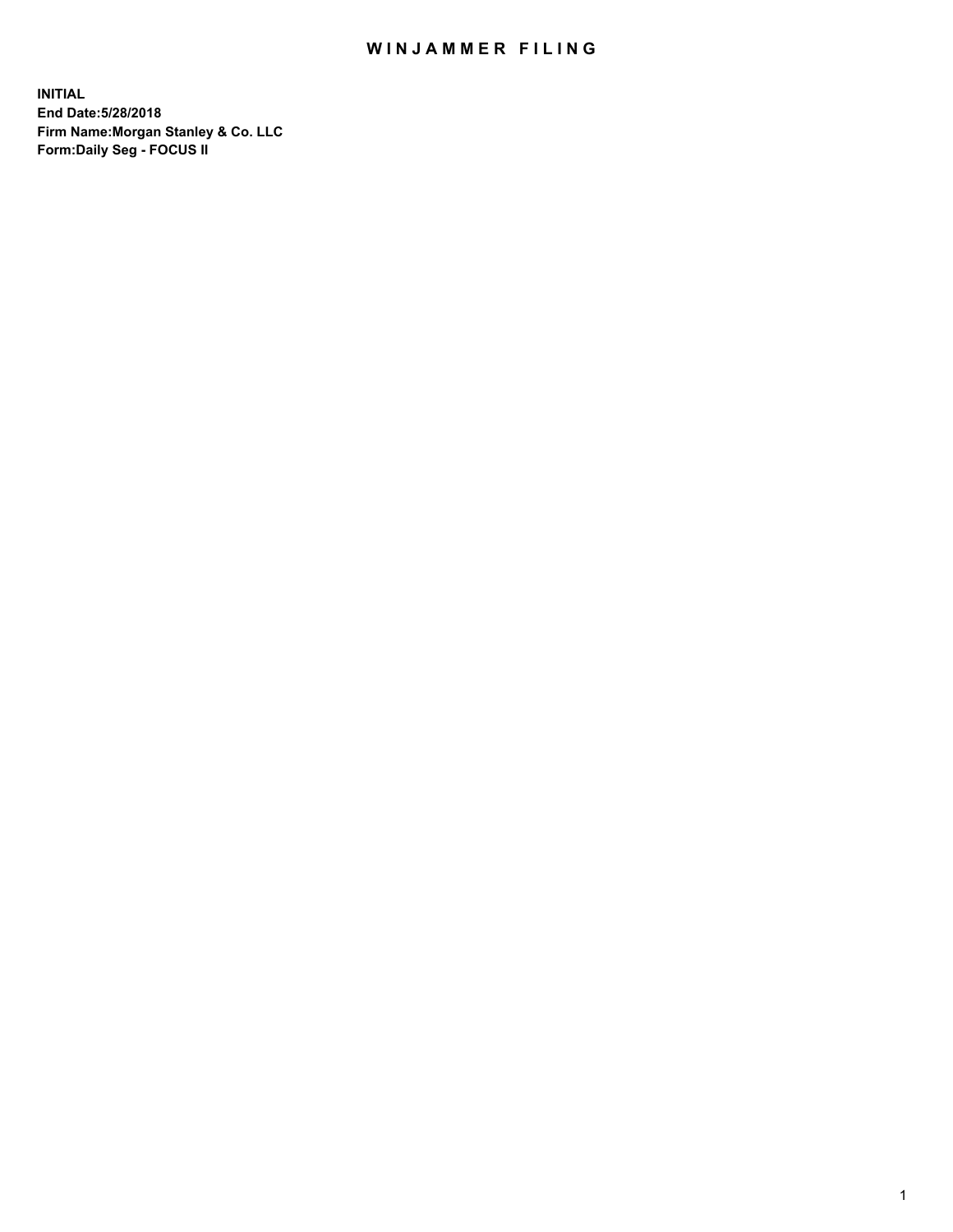#### **INITIAL End Date:5/28/2018 Firm Name:Morgan Stanley & Co. LLC Form:Daily Seg - FOCUS II Daily Segregation - Cover Page**

| Name of Company<br>Morgan Stanley & Co. LLC                                                   |  |
|-----------------------------------------------------------------------------------------------|--|
| <b>Contact Name</b><br>Ikram Shah                                                             |  |
| <b>Contact Phone Number</b><br>212-276-0963                                                   |  |
| <b>Contact Email Address</b><br>lkram.shah@morganstanley.com                                  |  |
| FCM's Customer Segregated Funds Residual Interest Target (choose one):                        |  |
| a. Minimum dollar amount: ; or<br>280,000,000                                                 |  |
| b. Minimum percentage of customer segregated funds required:%; or                             |  |
| c. Dollar amount range between: and; or<br>00                                                 |  |
| d. Percentage range of customer segregated funds required between: % and %.<br>0 <sub>0</sub> |  |
| FCM's Customer Secured Amount Funds Residual Interest Target (choose one):                    |  |
| a. Minimum dollar amount: ; or<br>140,000,000                                                 |  |
| b. Minimum percentage of customer secured funds required:%; or                                |  |
| c. Dollar amount range between: and; or<br>00                                                 |  |
| d. Percentage range of customer secured funds required between: % and %.<br>0 <sub>0</sub>    |  |
| FCM's Cleared Swaps Customer Collateral Residual Interest Target (choose one):                |  |
| a. Minimum dollar amount: ; or<br>92,000,000                                                  |  |
| b. Minimum percentage of cleared swaps customer collateral required:% ; or<br><u>0</u>        |  |
| c. Dollar amount range between: and; or<br><u>00</u>                                          |  |
| d. Percentage range of cleared swaps customer collateral required between:% and%.<br>00       |  |

Attach supporting documents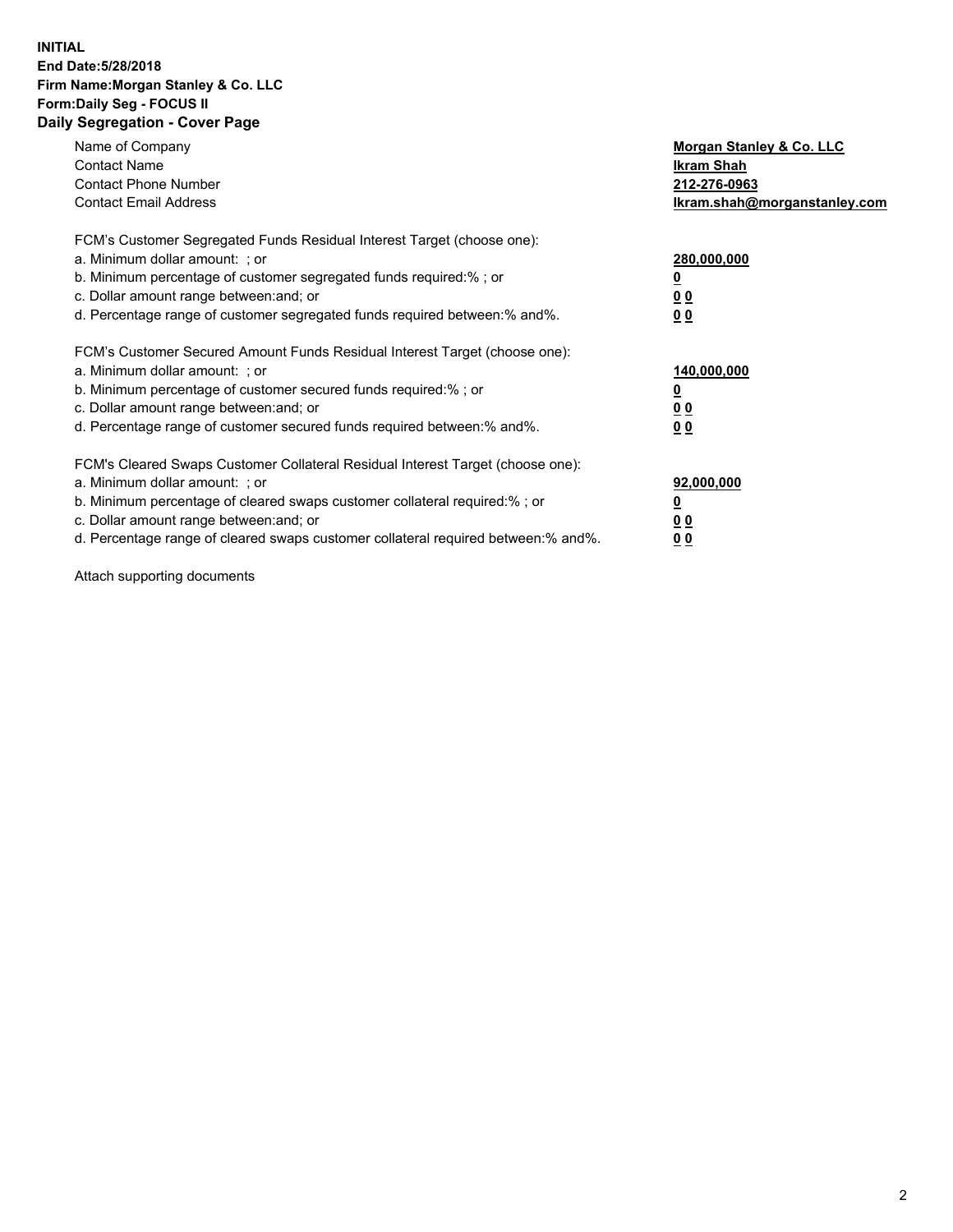## **INITIAL End Date:5/28/2018 Firm Name:Morgan Stanley & Co. LLC Form:Daily Seg - FOCUS II**

## **Daily Segregation - Secured Amounts**

|          | Dany Ocgregation - Ocearea Anioanto                                                                |                                                       |
|----------|----------------------------------------------------------------------------------------------------|-------------------------------------------------------|
|          | Foreign Futures and Foreign Options Secured Amounts                                                |                                                       |
|          | Amount required to be set aside pursuant to law, rule or regulation of a foreign                   | $0$ [7305]                                            |
|          | government or a rule of a self-regulatory organization authorized thereunder                       |                                                       |
| 1.       | Net ledger balance - Foreign Futures and Foreign Option Trading - All Customers                    |                                                       |
|          | A. Cash                                                                                            | 3,221,668,415 [7315]                                  |
|          | B. Securities (at market)                                                                          | 2,023,857,341 [7317]                                  |
| 2.       | Net unrealized profit (loss) in open futures contracts traded on a foreign board of trade          | -87,344,736 [7325]                                    |
| 3.       | Exchange traded options                                                                            |                                                       |
|          | a. Market value of open option contracts purchased on a foreign board of trade                     | 25,705,916 [7335]                                     |
|          | b. Market value of open contracts granted (sold) on a foreign board of trade                       | -25,672,931 [7337]                                    |
| 4.<br>5. | Net equity (deficit) (add lines 1.2. and 3.)                                                       | 5,158,214,005 [7345]                                  |
|          | Account liquidating to a deficit and account with a debit balances - gross amount                  | 216,936,034 [7351]                                    |
|          | Less: amount offset by customer owned securities                                                   | <u>-211,142,099</u> [7352] <u>5,793,935</u><br>[7354] |
| 6.       | Amount required to be set aside as the secured amount - Net Liquidating Equity                     |                                                       |
|          | Method (add lines 4 and 5)                                                                         | 5,164,007,940 [7355]                                  |
| 7.       | Greater of amount required to be set aside pursuant to foreign jurisdiction (above) or line        | 5,164,007,940 [7360]                                  |
|          | 6.                                                                                                 |                                                       |
|          | FUNDS DEPOSITED IN SEPARATE REGULATION 30.7 ACCOUNTS                                               |                                                       |
| 1.       | Cash in banks                                                                                      |                                                       |
|          | A. Banks located in the United States                                                              | 487,952,066 [7500]                                    |
|          | B. Other banks qualified under Regulation 30.7                                                     | 879,730,965 [7520] 1,367,683,031                      |
|          |                                                                                                    | [7530]                                                |
| 2.       | Securities                                                                                         |                                                       |
|          | A. In safekeeping with banks located in the United States                                          | 55,287,254 [7540]                                     |
|          | B. In safekeeping with other banks qualified under Regulation 30.7                                 | 0 [7560] 55,287,254 [7570]                            |
| 3.       | Equities with registered futures commission merchants                                              |                                                       |
|          | A. Cash                                                                                            | 5,995,933 [7580]                                      |
|          | <b>B.</b> Securities                                                                               | $0$ [7590]                                            |
|          | C. Unrealized gain (loss) on open futures contracts                                                | -2,424 [7600]                                         |
|          | D. Value of long option contracts                                                                  | $0$ [7610]                                            |
|          | E. Value of short option contracts                                                                 | 0 [7615] 5,993,509 [7620]                             |
| 4.       | Amounts held by clearing organizations of foreign boards of trade                                  |                                                       |
|          | A. Cash                                                                                            | $0$ [7640]                                            |
|          | <b>B.</b> Securities                                                                               | $0$ [7650]                                            |
|          | C. Amount due to (from) clearing organization - daily variation                                    | $0$ [7660]                                            |
|          | D. Value of long option contracts                                                                  | $0$ [7670]                                            |
|          | E. Value of short option contracts                                                                 | 0 [7675] 0 [7680]                                     |
| 5.       | Amounts held by members of foreign boards of trade                                                 |                                                       |
|          | A. Cash                                                                                            | 2,043,920,316 [7700]                                  |
|          | <b>B.</b> Securities                                                                               | 1,968,570,086 [7710]                                  |
|          | C. Unrealized gain (loss) on open futures contracts                                                | -87,342,312 [7720]                                    |
|          | D. Value of long option contracts                                                                  | 25,705,916 [7730]                                     |
|          | E. Value of short option contracts                                                                 | <u>-25,672,931</u> [7735] 3,925,181,075               |
|          |                                                                                                    | [7740]                                                |
| 6.<br>7. | Amounts with other depositories designated by a foreign board of trade<br>Segregated funds on hand | $0$ [7760]                                            |
| 8.       | Total funds in separate section 30.7 accounts                                                      | $0$ [7765]<br>5,354,144,869 [7770]                    |
| 9.       | Excess (deficiency) Set Aside for Secured Amount (subtract line 7 Secured Statement                | 190,136,929 [7380]                                    |
|          | Page 1 from Line 8)                                                                                |                                                       |
| 10.      | Management Target Amount for Excess funds in separate section 30.7 accounts                        | 140,000,000 [7780]                                    |
| 11.      | Excess (deficiency) funds in separate 30.7 accounts over (under) Management Target                 | 50,136,929 [7785]                                     |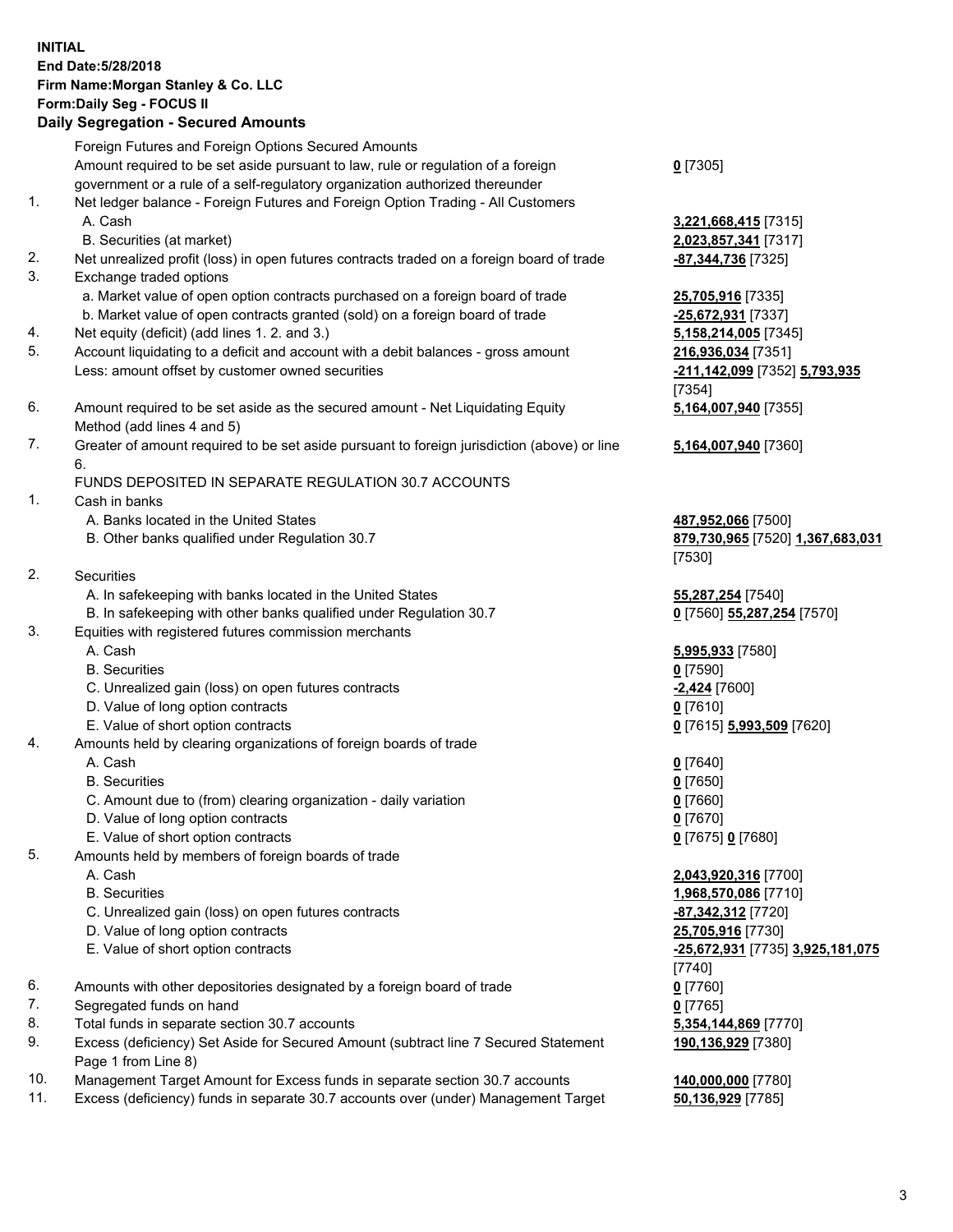## **INITIAL End Date:5/28/2018 Firm Name:Morgan Stanley & Co. LLC Form:Daily Seg - FOCUS II**

# **Daily Segregation - Segregation Statement**

SEGREGATION REQUIREMENTS(Section 4d(2) of the CEAct) 1. Net ledger balance A. Cash **9,781,841,985** [7010] B. Securities (at market) **5,503,616,777** [7020] 2. Net unrealized profit (loss) in open futures contracts traded on a contract market **441,636,390** [7030] 3. Exchange traded options A. Add market value of open option contracts purchased on a contract market **423,282,070** [7032] B. Deduct market value of open option contracts granted (sold) on a contract market **-580,348,919** [7033] 4. Net equity (deficit) (add lines 1, 2 and 3) **15,570,028,303** [7040] 5. Accounts liquidating to a deficit and accounts with debit balances - gross amount **404,407,631** [7045] Less: amount offset by customer securities **-403,029,486** [7047] **1,378,145** [7050] 6. Amount required to be segregated (add lines 4 and 5) **15,571,406,448** [7060] FUNDS IN SEGREGATED ACCOUNTS 7. Deposited in segregated funds bank accounts A. Cash **4,151,324,217** [7070] B. Securities representing investments of customers' funds (at market) **0** [7080] C. Securities held for particular customers or option customers in lieu of cash (at market) 8. Margins on deposit with derivatives clearing organizations of contract markets A. Cash **6,435,602,189** [7100] B. Securities representing investments of customers' funds (at market) **0** [7110] C. Securities held for particular customers or option customers in lieu of cash (at market) 9. Net settlement from (to) derivatives clearing organizations of contract markets **-33,445,183** [7130] 10. Exchange traded options A. Value of open long option contracts **423,282,070** [7132] B. Value of open short option contracts **-580,348,919** [7133] 11. Net equities with other FCMs A. Net liquidating equity **6,202,064** [7140] B. Securities representing investments of customers' funds (at market) **0** [7160] C. Securities held for particular customers or option customers in lieu of cash (at market) **0** [7170] 12. Segregated funds on hand **0** [7150] 13. Total amount in segregation (add lines 7 through 12) **15,906,233,215** [7180] 14. Excess (deficiency) funds in segregation (subtract line 6 from line 13) **334,826,767** [7190] 15. Management Target Amount for Excess funds in segregation **280,000,000** [7194]

16. Excess (deficiency) funds in segregation over (under) Management Target Amount Excess

**945,957,762** [7090]

**4,557,659,015** [7120]

**54,826,767** [7198]